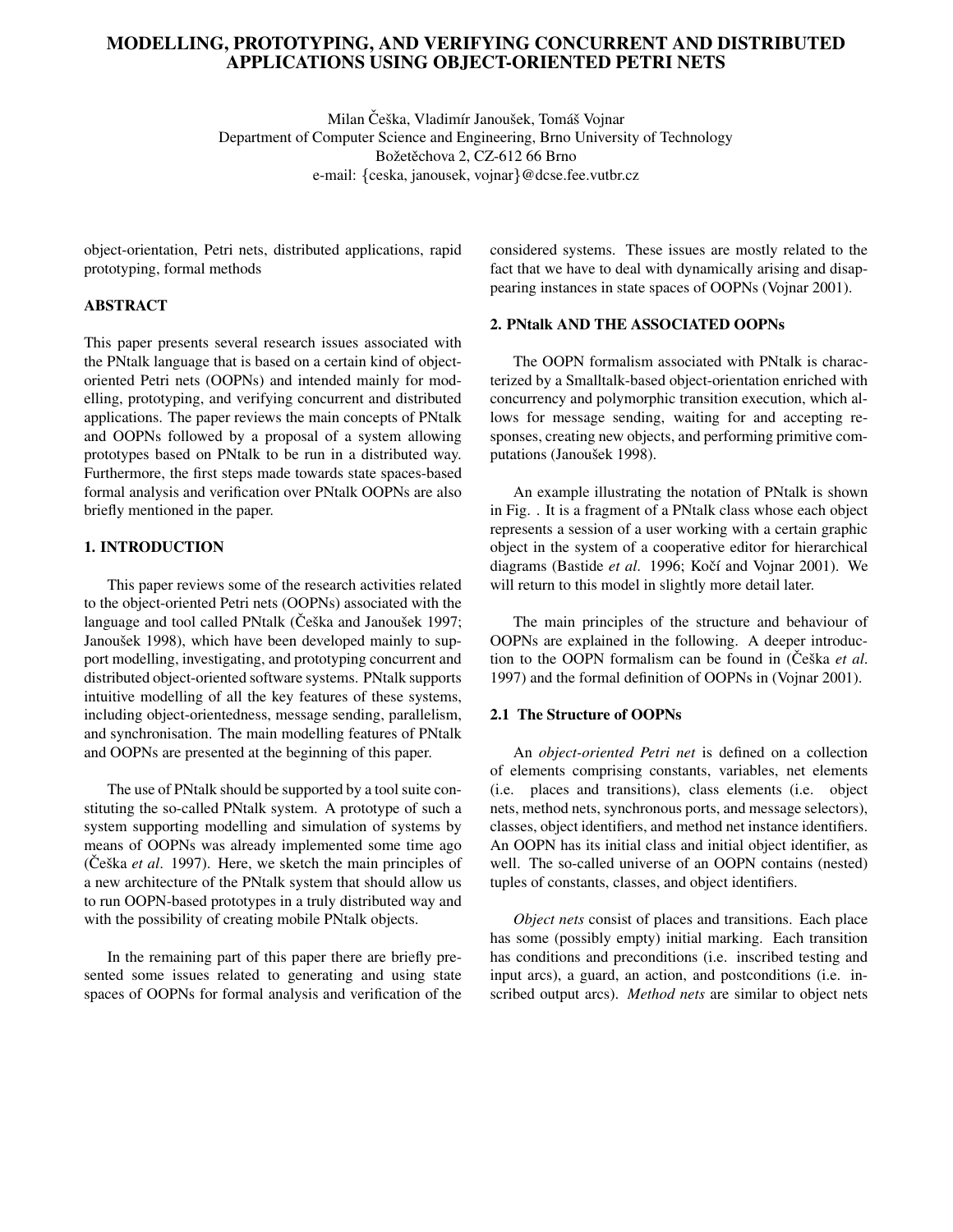

Figure 1: A fragment of a class demonstrating the notion of PNtalk

but, additionally, each of them has a set of parameter places and a return place. Method nets can access places of the appropriate object nets, which allows running methods to modify the states of the objects which they are running in. *Constructors* are method nets intended for initializing objects.

*Synchronous ports* are special transitions which cannot fire alone but only dynamically fused to some regular transitions. These transitions "activate" the ports from their guards via message sending. Every synchronous port embodies a set of conditions, preconditions, and postconditions over places of the appropriate object net, and further a guard, and a set of parameters. Parameters of an activated port s can be bound to constants or unified with variables defined on the level of the transition or port that activated  $s$ .

A *class* is given by its object net, its sets of method nets and synchronous ports, and a set of message selectors corresponding to its methods and ports. Object nets describe what data particular objects encapsulate and what activity they exhibit on their own. Method nets specify how objects asynchronously respond to received messages. Synchronous ports allow to remotely test and change states of objects in an atomic way.

#### **2.2 The Dynamic Behaviour of OOPNs**

A state of an OOPN can be encoded as a *marking*, which can be structured into a system of objects. Thus the dynamic behaviour of OOPNs corresponds to an evolution of a system of objects. An *object* of a certain class c is a system of net instances that contains exactly one instance of the object net of  $c$  and a set of currently running instances of method nets from c. Every *net instance* entails its identifier and a marking of its places and transitions. A *marking of a place* is a multiset of elements of the universe. A *transition marking* is a set of records about method net instances invoked from the appropriate transition.

For a given OOPN, its *initial marking* corresponds to a single, initially marked object net instance from the initial class. A change of a marking of an OOPN is a result of an occurrence of some *event*. Such an OOPN event is given by (1) its type, (2) the identifier of the net instance it takes place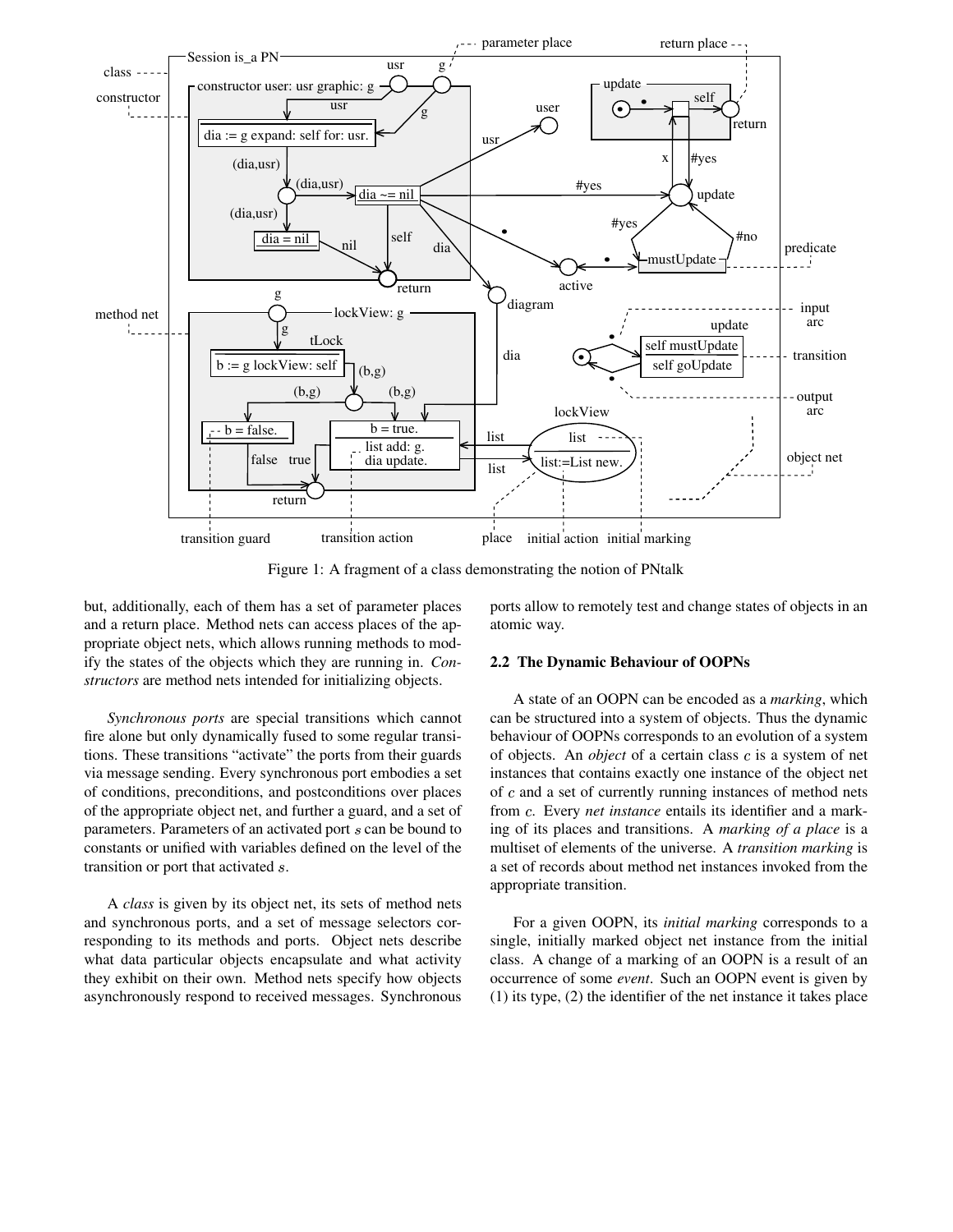in, (3) the transition it is statically represented by, and (4) the binding tree containing the bindings of the variables used on the level of the involved transition as well as within all the synchronous ports (possibly indirectly) activated from that transition. There are four kinds of events according to the way of evaluating the action of the appropriate transition: A – an atomic action involving trivial computations only,  $N - a$ new object instantiation via the message new,  $F - an$  instantiation of a Petri-net described method, and  $J$  – terminating a method net instance. (An invocation of a constructor over a class leads to a sequence built of an N, F, and J event.)

#### **2.3 An Example of an OOPN**

In Fig. there is presented a fragment of the class Session from the system of a cooperative editor for hierarchical diagrams (Bastide et al. 1996; Kočí and Vojnar 2001). Let us now return to this class for a moment.

In the model of the locking mechanisms of a cooperative editor from (Kočí and Vojnar 2001), if a user wants to view or edit a diagram, the user first has to create a Session over the diagram. The session may be created by means of the constructor user:graphic: whose second parameter has to be the graphic that is the root of the diagram to be opened (in the hierarchy of diagrams managed by the editor). The graphic must be owned for encapsulation by the user. The ownership for encapsulation is checked via the method expand:for: invoked over the graphic. This method returns either a reference to the appropriate diagram or nil. The latter case causes the Session's constructor to also return nil leading to a subsequent deletion of the not successfully created Session by the garbage collector.

When a diagram is changed, it sends a message update to all the Sessions currently opened over this diagram. The fact that update is a method allows the appropriate message to be processed in an asynchronous way and makes it easier to implement this mechanism in a distributed environment. The method update ensures that there eventually appears a token #yes in the place update which enables the transition update via the synchronous port mustUpdate. The transition update calls the method goUpdate that implements the internal details of updating a diagram—the method is not presented here. Note that more requests to update may lead to a single physical update of the appropriate diagram.

### **3. TOWARDS A DISTRIBUTED PNtalk**

The current version of the PNtalk system that is available on the Internet since 1996 can hardly be considered anything more than a demonstration of the concept of OOPNs. It is based on the 1995 version of OOPNs (Janoušek 1995), and so it does not reflect some of the new features of OOPNs as introduced in (Janoušek 1998), which is especially the case of synchronous ports. Moreover, the closedness and poor interoperability of this PNtalk implementation does not allow for experimenting with applications that are more than some "school examples" (such as different variants of the system of dining philosophers or very simple workflow systems).

Currently we are developing a new PNtalk system architecture that is intended for experiments with prototyping more realistic applications. This new PNtalk has to support a seamless evolution of an application from a simple model to a prototype running in real time and, possibly, to final implementation including some parts realized in PNtalk. This goal may be achieved by using encapsulation of model components allowing them to be developed independently of each other. The employed encapsulation and object-orientation have to be platform-independent as well as programming languageand network distribution-independent. Although we prefer implementations in the Smalltalk and Prolog languages, the language independence of components, as well as the network transparency, can be achieved by using some standards for inter-object communication as, e.g., CORBA. Then, each CORBA-compliant component could be connected to an OOPN-based prototype and vice versa.

The new PNtalk is not being designed in a form of a compact, integrated environment supporting editing, compiling, simulation, and debugging. It is a set of simple tools, instead. These tools can be used either independently or combined in order to pragmatically support all phases of a model or prototype development. In the early phases, using some integrated environment could be advantageous. In this case, such an environment could be built upon the mentioned tools in a form of a special software layer, as it will be mentioned later.

As the new PNtalk system implementation is not fished yet, it has to be stressed that the PNtalk system itself has to be evolvable. Its architecture proposal takes this into account—it is based on the idea that complex systems evolve from simpler ones. The simplest form of the new PNtalk system is based on a number of universal components which themselves could evolve:

**An OOPN interpreter.** This is a key component. It is intended to be used in all phases of a model or prototype development. It could also participate in the final implementation of a developed software system. The key parts of the interpreter may also be used for state space generation in verification tools. The interpreter should have a form of a library available in several programming languages. The very first versions are be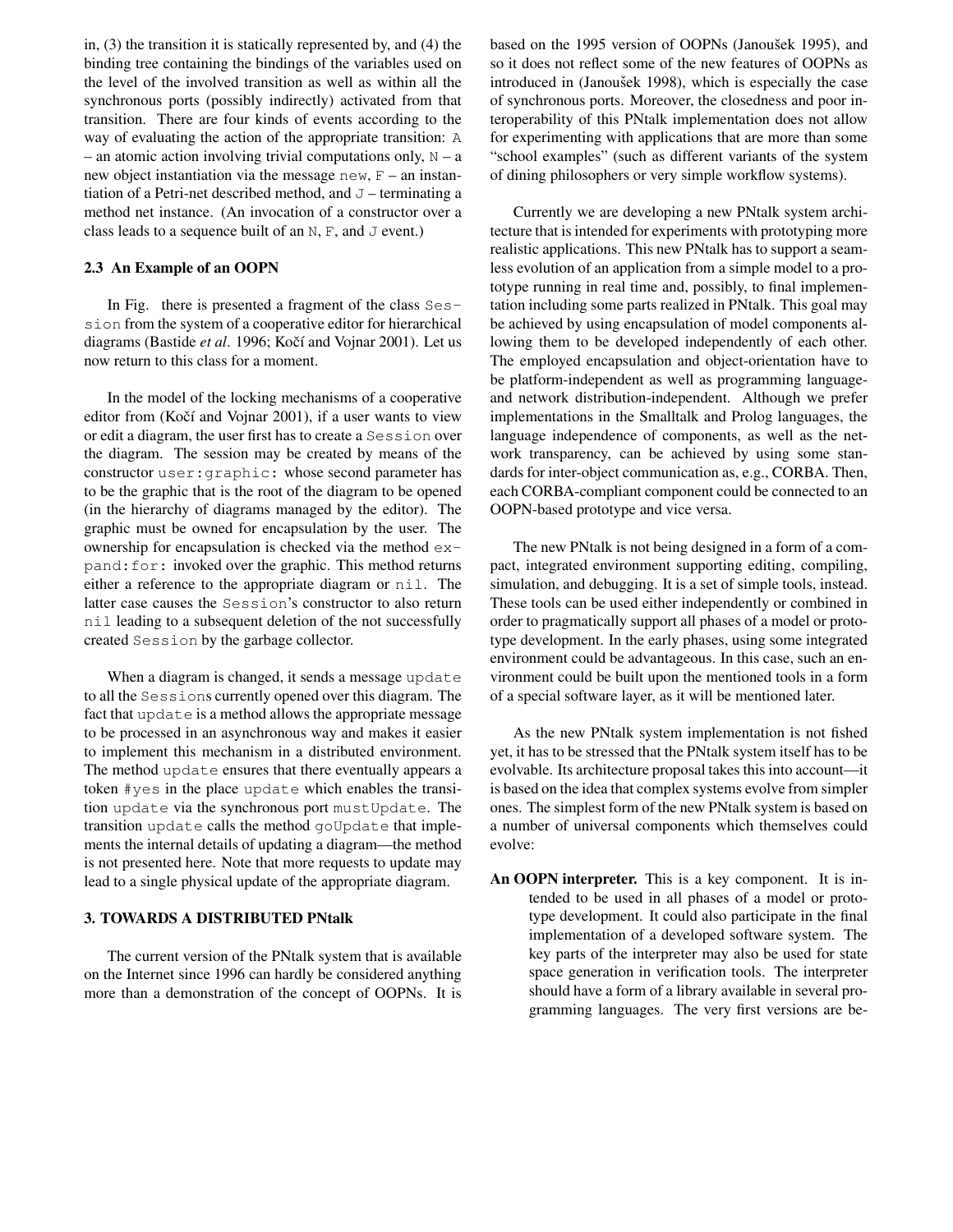ing implemented in Prolog and Smalltalk. Moreover, it should be also available as a program which it is possible to communicate with via TCP/IP. This means that the interpreter can become a part of an arbitrary software system, even a distributed one. The OOPN interpreter can be viewed as a virtual machine whose behavior is defined by the image that it works with. The image is a set of all the currently living objects in a binary form. It contains both compiled class definitions and methods as well as states of all the objects in the form of tokens distributed in Petri nets.

- **A compiler** compiles the textual form of the PNtalk language into a binary form acceptable by the interpreter. It may work incrementally. In such a case, it embeds (possibly in cooperation with some supporting tools) the compiled code into an existing image. The compiler could be implemented as a library for some programming languages as well as a standalone program.
- **A source code repository.** In its simplest form, it could be a file containing all the source code of the classes of the objects contained in an image. More interestingly, it could be a log file containing all changes to the sources of an image, which resembles Smalltalk. In its even more sophisticated form, it could be implemented as a database accessible via TCP/IP. The compiler has to be able to compile the source code of a method independently of the employed realisation of the source code repository.
- **An editor** should allow us to create and modify OOPN classes and methods both in a textual and a graphical way. It interacts with the source code repository. It could possibly interact with the compiler in order to check the source code. The graphical version of the editor has to be able to load the source code obtained from the text editor and to semi-automatically add the missing graphical information to the OOPN diagrams. The source code repository should contain the textual form of OOPN components definitions together with the graphical information associated with the appropriate diagrams if it is available.
- **A shell** (debugger) allows a programmer to interact directly with the OOPN interpreter via a TCP/IP connection. It makes it possible to load an image or to add some compiled code or saved object state to the active image. The shell makes it also possible to save the current image or its part to a file or to send it through a network connection to a file or another interpreter. Moreover, it allows a programmer to send a message to an object living in the active image and to inspect the result. It

also allows him or her to list all processes, to stop execution of some process and to trace it or let it proceed. The shell has to have both a command-line as well as a graphical form. In both cases, it has to allow for tracing processes and inspecting states of objects on the source code level (textual or graphical). This means that it should also interact with the source code repository.

**Analysis and verification tools** should be available in the form of libraries for some programming languages as well as in the form of a server accessible via TCP/IP. The analysis and verification suite should comprise its own shell making it possible to interactively specify what is to be analysed or verified.

All these tools constitute the basic level of the PNtalk system components. These components can interoperate with other software systems. They also allow for a simple form of communication over TCP/IP networks. On top of this basic level components, a distributed PNtalk system could be built in several steps:

- **A simple client-server PNtalk architecture.** The client integrates the editor and shell (debugger) enriched with the possibility of invoking the compiler remotely. It connects via HTTP to a server that encapsulates reentrant interpreter, compiler, and analysis and verification tools. All functionality of these tools is offered to each authenticated user. This architecture can exploit powerful computational servers on the network. It allows multiple programmers to develop independent prototypes that can communicate via TCP/IP.
- **A multiuser PNtalk.** Several authenticated users or client applications may interact with a shared PNtalk interpreter. Each user owns some objects and these objects have access rights defined. We obtain a client-server PNtalk that enables a tighter coupling of components developed by various programmers. The shared PNtalk interpreter is a modified version of the basic PNtalk interpreter described above.
- **A distributed PNtalk.** The PNtalk interpreter is modified in such a way that objects can communicate with each other regardless the interpreter they are living in. This means that the image can be distributed among several interpreters and the distribution is transparent to the objects. To support this mode of PNtalk operation, some name server has to be introduced, allowing an object identified by some oid to be located. The interpreter has to decide where the receiver of the processed message lives and to possibly delegate the message delivery to some other interpreter. The distributed PNtalk can also be accessed in a client-server manner in which case the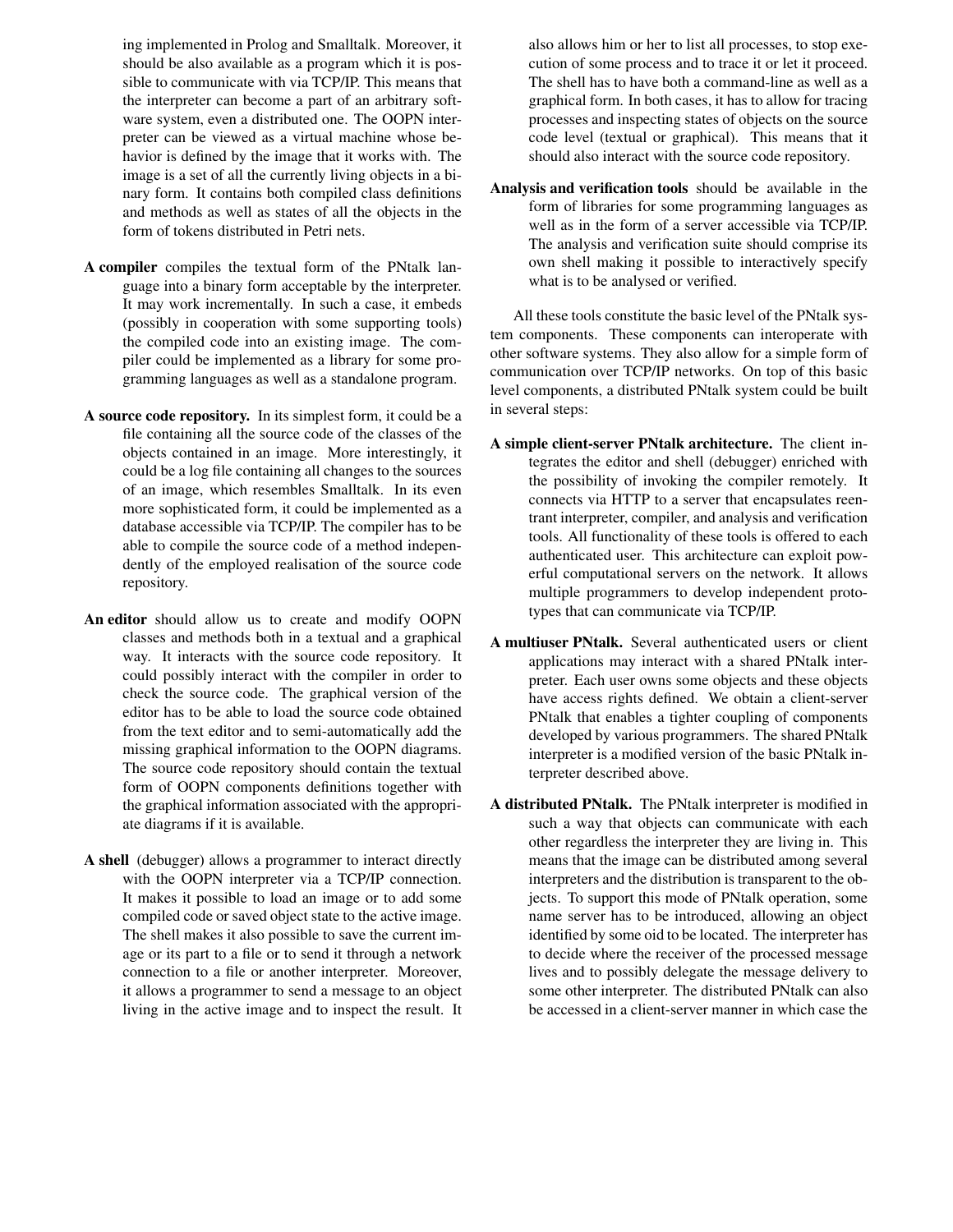server is built upon a cluster of PNtalk interpreters, a name server, a source code repository, a compiler, and a verification server.

Note that the Multiuser PNtalk and the Distributed PNtalk are mutually independent modifications of the basic PNtalk interpreter. Nevertheless, they can be merged.

#### **4. ANALYSIS AND VERIFICATION OVER OOPNs**

In this section, we briefly mention the first steps made towards exploiting formal analysis and verification methods in the context of OOPNs (Vojnar 2001). Using formal analysis and verification can be considered complementary to validating systems by simulation because although we need not be able to fully verify or analyse the behaviour of a system, even partial analysis or verification can reveal errors different from the ones found by simulation. Among the different methods of performing formal analysis or verification, generating and exploring suitably represented state spaces–see, e.g., (Valmari 1998)—appears to be the most straightforward approach for the case of OOPNs.

#### **4.4 Generating State Spaces of OOPNs**

In state spaces of OOPNs, it appears necessary to be beware of the so-called *naming problem* (Vojnar 2001). This phenomenon corresponds to the undesirable possibility of generating many states differing only in the identifiers of the involved net instances. Two causes of the naming problem in the domain of state spaces of OOPNs (and other formalisms with dynamic instantiation) may be identified: (1) assigning names to newly arising instances unnecessarily reflecting the history of their creation and (2) dealing with concurrently existing, uniquely identified instances that play somehow symmetrical roles in the appropriate models (as a reflection of some symmetries existing already on the level of the modelled systems). Although the naming problem is not exclusively specific to OOPNs (nor to formalisms with dynamic structuring), it manifests itself in an especially severe way here due to the first mentioned source specific to this area.

In (Vojnar 2001) there have been proposed and compared two methods for dealing with the naming problem in the context of OOPNs, namely *sophisticated naming rules* and *name abstraction*. The idea of using sophisticated naming rules is inspired by the approach to identifying processes in Spin (Holzmann 1997), which has been generalized and modified to suit better the needs of object-orientation and Petri nets. Name-abstraction, on the other hand, is a fully transparent application of the concept of symmetrically reduced state spaces—see, e.g., (Ip and Dill 1996; Junttila 1999)—to solving the naming problem. When applying symmetries to solving the naming problem in the context of state spaces of OOPNs, it is necessary to take into account some special issues, such as: garbage collection, encapsulation of method net instances in objects, infinite numbers of the possibilities how to identify a newly arising instance, or providing a sufficiently broad notion of trivial operations over instance identifiers. The most elaborated sophisticated naming rules appear to be applicable when dealing with systems without many system-level symmetries, especially when partial order reduction is used. In the other cases (which do not seem to be only exceptional when applying object orientation), using name abstraction can be more advantageous.

Let us add that the naming problem should always be solved together with the problem of *removing unnecessary instances from states*. This is because that if we do not systematically remove such instances, the number of concurrently existing instances may grow and the naming problem can manifest itself stronger. Moreover, there can be generated redundant, semantically equal states distinguished by the different garbage present in them even when we apply a very good solution of the naming problem. Therefore it seems to be advantageous to remove all unnecessary instances from states as soon as possible. In the case of the PNtalk OOPNs, we use an *immediate garbage collecting mechanism* to solve the above problem. In order for this mechanism to work properly, it suffices to create OOPNs such that they do not store references to obsolete instances.

#### **4.5 Using State Spaces of OOPNs**

In the area of formal analysis and verification of concurrent systems there have already been proposed many ways of expressing properties of the systems under investigation to be evaluated over state spaces of their models (Valmari 1998). They include, e.g., using state space statistics, universal state space query languages, property labels or directives, or temporal logics. Most of the common ways of *asking state space analysis or verification questions* can be accommodated for dealing with OOPN-based models too (Vojnar 2001). Properties to be evaluated over state spaces of OOPNs should not refer to the concrete identifiers of instances. This is because the concrete names of instances do not normally have any influence upon the behaviour of OOPN-based models, and, moreover, it is hard (and sometimes impossible) to predict what identifiers will be used for what instances in what states.

Some new useful kinds of system properties to be checked may also be introduced in the area of systems that can be suitably described by OOPNs—e.g., persistence of instances, instance-oriented progress, etc. Generally, analysis or verification questions to be answered over state spaces of OOPNs